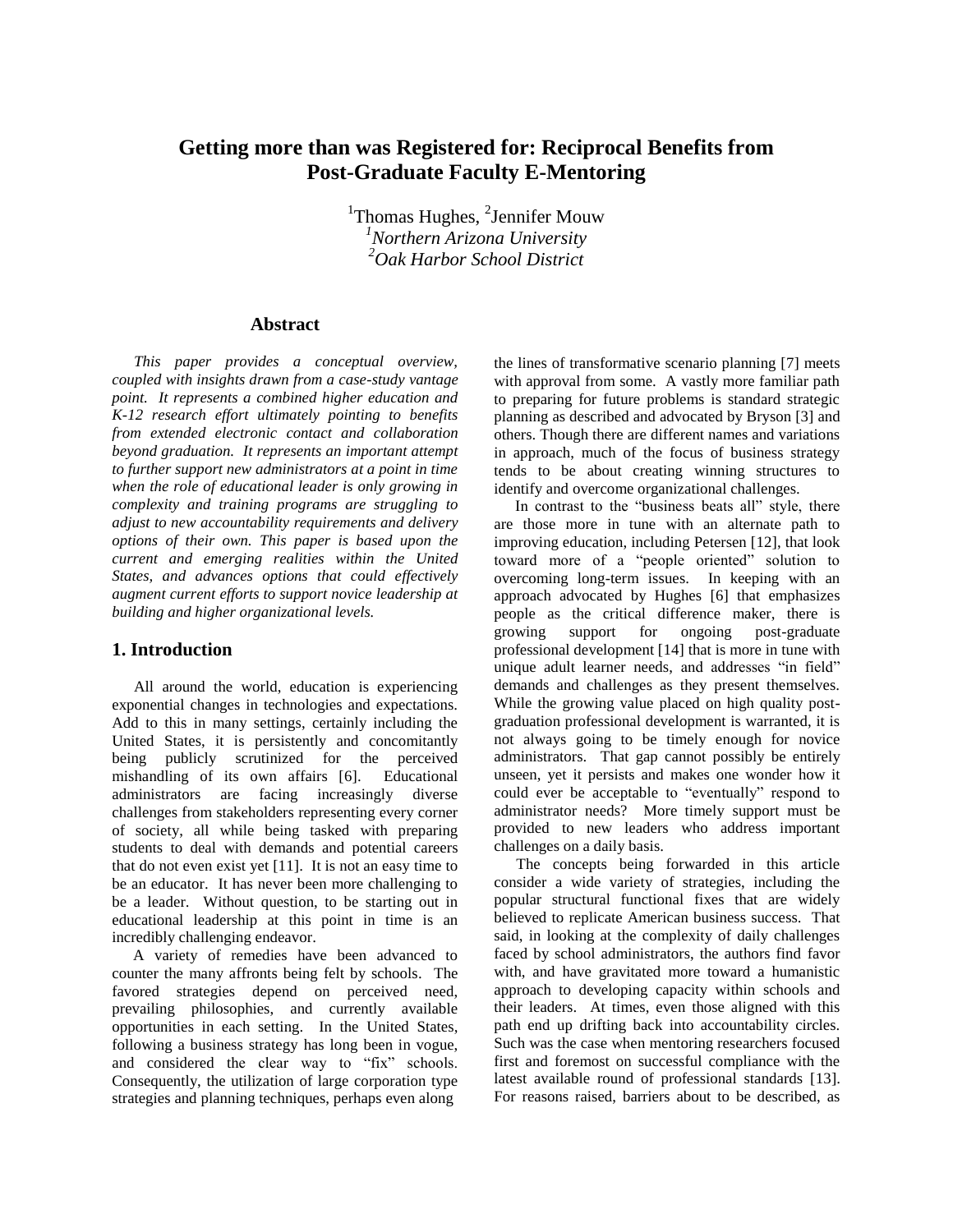well as challenges yet to be detected or defined, an argument for more timely supports for the novice administrator will be presented and discussed throughout this paper.

In the United States, in the eyes of the authors, one of the most troubling challenges faced by today's administrators has to do with the multi-leveled limitations propagated by government-imposed mandates. The strongest criticisms being voiced typically center on yet another "annual" change in direction, affected teaching time, and limited financial resources again being reprioritized by those out of touch with local circumstances. Less obvious to many would be the long-term negative effect mandates appear to have on sustainable leadership efforts. Whereas the curriculums in American graduate leadership programs are still founded upon leadershipcentered ideals, growing external expectations for practitioners back practicing administrators into much more of a compliance orientation [9]. New administrators are extensively schooled on "leadership." Ironically, however, they are increasingly expected to function more like managers instead. Mouw and Hughes discussed how targeted mentoring could help novice leaders not only survive, but actually succeed within such captive circumstances [9].

It is not the purpose of this paper to detour into an inquisition concerning the perceived differences between leadership and management ideals. Rather, the focus of this presentation is intended to begin by considering the unique circumstances and every day challenges surrounding a new school administrator in the United States. This is followed by examination of the changing conditions all American administrators, novice and veteran alike, increasingly find themselves contending with. Contributing to the complexity of addressing these future challenges turns the focus to changes that are now finding their way into higher education corridors. Finally, drawing upon conceptual considerations along with administrator insights, this project advances multiple benefits of mentoring. More specifically it explores lesser considered variations that have also demonstrated success.

### **2. Novice Administrator Realities**

As detailed by Augustine-Shaw and Liang [2], the appointment of a novice educational leader presents most schools and also their greater community with a blend of positive energy and a potential dose of occasional uncertainty. New administrators typically start their assignments weeks ahead of students and staff who are returning to start the new year. While the public may ultimately somehow view school breaks as a vacation even for administrators, those times are characteristically bustling with responsibilities. These duties often include hiring new staff, planning for professional development, meeting new people, and a variety of demands that immediately provide the new leader with plenty of first-time challenges. Almost as a rule, no matter where they came from, or where they received their training, real life will require the novice to rapidly transition beyond their highly theoretical initial preparation.

Whether they are familiar with their surroundings or not, it is a given novice administrators will be expected to speak effectively about their vision, and efficiently describe their sense of shared mission. In as much as almost every set of standards ever developed places vision and mission front and center as job number one, possessing a working vocabulary and entry level familiarity concerning educational planning is a fair expectation for those receiving recent training. It is one thing, however, to talk conceptually about culture or climate, and a markedly different challenge to accurately interpret then deliver positive cultural supports in a live setting.

Most sets of approved national standards seem to direct attention to local context and community realities very late in their sequence of directives. Realistically then, the whole concept of developing a vision and mission around authentic local needs, as opposed to showcasing mandates, might not be very clearly developed in the mind of the new administrator. As effectively addressing culture and climate are advanced leadership skills, chances are a novice administrator tasked with engaging their staff would likely require significant immediate assistance. Waiting for professional development sometime in the future just might not be sufficient for meeting this expectation, or many others that will not wait either.

When you think about it, planning is actually a highly-emphasized topic in most training programs. In comparison, how prepared are novice administrators to fill "hard to find" teaching positions by leading high quality hiring practices? Upwards of around 70% of a school's budget is devoted directly to personnel. Every day, schools commit almost three quarters of their financial resources to a decision effectuated by a hiring process Hughes [6] shared next to no certified school leader ever received any preparatory training in. How can this lack of foresight, which actually seems to shock people when it sneaks up on them, be any less significant with growing shortages of quality teacher candidates? Just because the term "high quality" is bantered about in statute, does not mean the candidates are necessarily all that is hoped for. Nor does it guarantee, that the best will be selected by a group of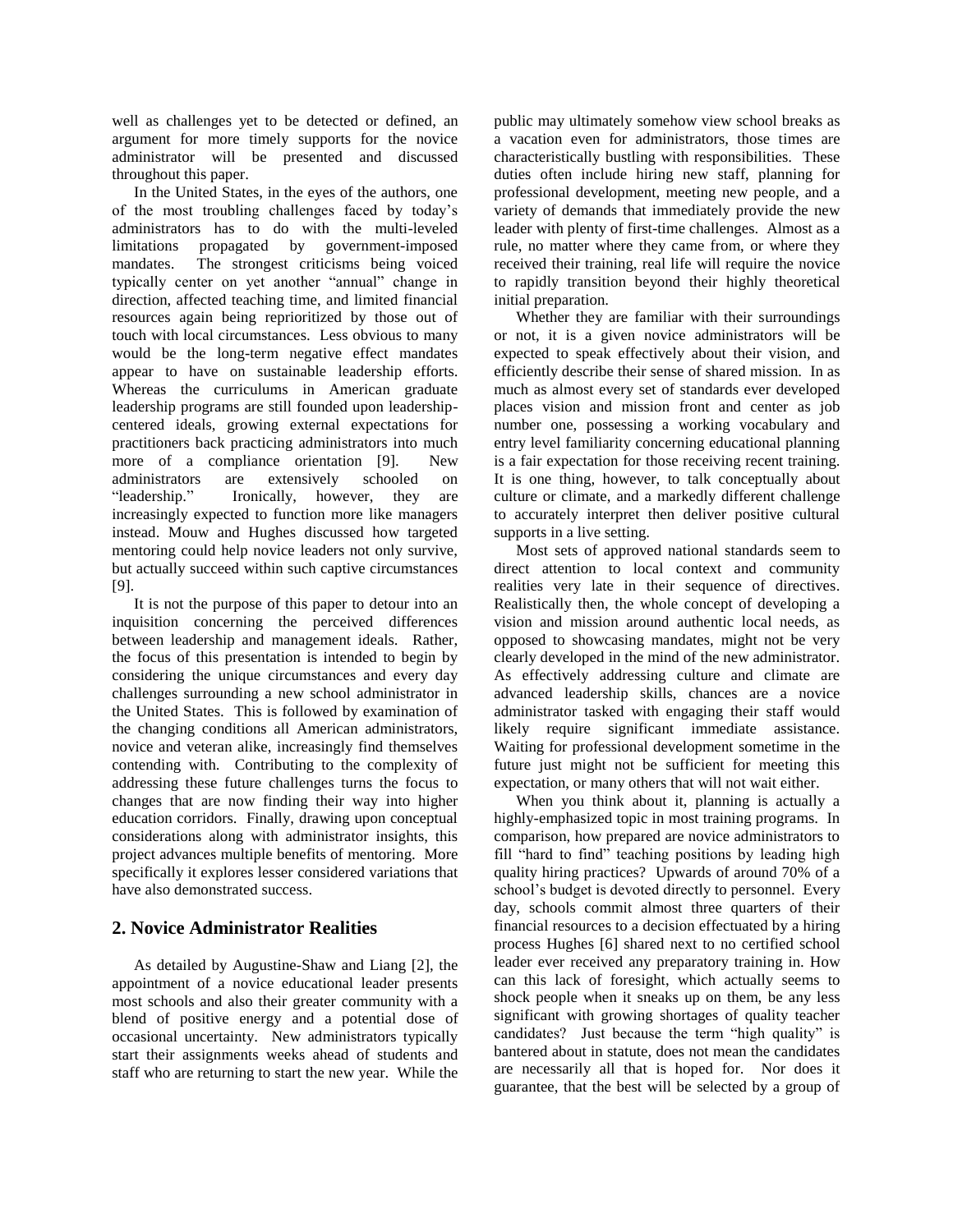people who typically have no training in the task they are carrying out. Toss in addressing significant and enduring conflict, enhancing school safety, or taking on competing rights because of special education or medical allergies. Then throw in being dragged into multiple custody battles involving your students on a daily basis, and now picture the demands for immediate advanced leadership being placed on even a novice administrator. Do the trainings, resources and conditions in public schools set these people up for success, or something else?

### **3. K-12 Conditions**

We are living in a time when nurturing out-of-thebox thinking is being advocated more frequently by scholars who strive to better develop the organizational capacity to address tomorrow's challenges [11]. In truth, however, an alarming amount of the thought shaping instruction and the operation of American schools today, is far more indicative of a dominated system. In the United States K-12 institutions are visibly being contained by the political structure and dominated by social forces vying for increased control. Hughes has referred to the "captive state" schools and their leaders find themselves in as result of the current climate in the country [5], and cites the added stress this creates, on novice leaders in particular. When public education was originally conceived in the United States, the immediate community was the primary customer, external stake holder and driving force responsible for establishing expectations. Today, the just described modern-day forces targeting schools dominate those original stakeholders as well as the schools serving them.

These additional forces have long included the federal government, state government, as well as state educational agencies. More recently, standards levying professional agencies, assorted think tanks, religious organizations and ultimately even politically aligned cable or internet-based "news" agencies have entered into the mix. This external domination has a welldocumented origin, as every American trained educator knows about the historical events surrounding the launching of Sputnik. The resulting increased emphasis the federal government placed on science and math skills sixty years ago marked the beginning of growing government intrusion into educational content, delivery, and operations. This historic event, has melded with subsequent legislation and countless extended legal challenges, where end results may not be known for years. Together they eventually helped to pave the way to installation of the "compliance model" for public education in America.

Compliance as we know it goes well beyond core topics like math and science. As of late, it can even include the manner in which sporting events are carried out. Every day the list of topics that could further polarize people across the country only expands, and the list often involves education. Sometimes the catalyst for controversy is even an old issue that was long considered resolved, but has recently reemerged. As an example, segregated educational practices that were outlawed in America decades ago, are now resurfacing as legal options in places like Arizona by way of school choice legislation. Classic American judiciary proceedings are falling by the wayside, all while public schools pay a very direct price, as financially driven models like school choice can apparently bypass monumental rulings from federally adjudicated cases [4].

It is becoming clearer and clearer that the locus of control for an organization's decision making continues to be removed even further from local authority. Leaders in public education are often advised to be non-political in their affiliation and conduct, but neutrality is difficult to maintain when schools are continuously being provoked by political ambitions. This is especially so when they are increasingly restricted and financially damaged by politically motivated actions occurring all around them. Whereas the dominated educational system in the United States is a worthy topic of study, it is not the primary topic of this project. Still, introducing it helps strengthen general understanding of yet another set of conditions that presents significant struggle to both the daily and long-term direction K-12 schools and their leaders take.

The next significant concept to be considered has to do with recently changing conditions in graduate level training programs, and how they impact administrator preparedness. The purpose of the section is not to fault higher education, programs, or the people completing them. Rather, the intent is to illustrate many of the changes that have already started to alter the learning conditions for graduate students. As will be introduced in the following section, these developments appear only to strengthen the need for "something else" to be done to help support new administrators.

## **4. Higher Education Conditions**

While K-12 education in the United States can trace visible origins of growing domination back to the late 1950s, American higher education largely continued to remain unscathed for years. At a time when the obstacles menacing school administrators have never been greater, the very higher education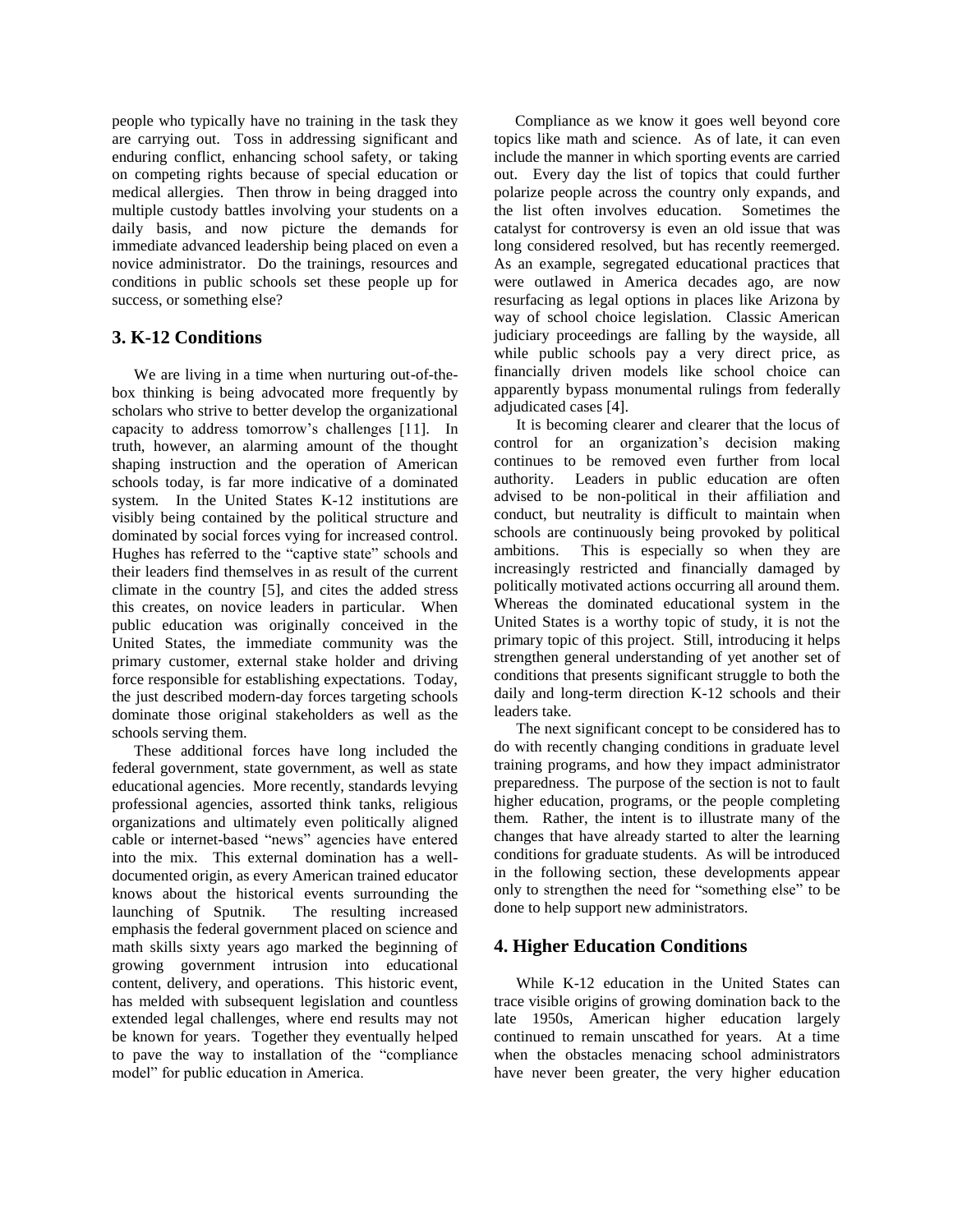preparatory programs tasked with guiding their development have faced recent challenges that they are not accustomed to [9]. It would be convenient to quickly represent the new challenges as mirroring those experienced in K-12, and leave it at that. Still, it is important to make more specific observation concerning the recent changes. After all, they are affecting the instructional delivery offered by the very programs that exist solely to prepare education's leaders to meet challenges both today and tomorrow.

Unpopular as it may be in the corridors of higher education, accountability that was at one time only talked about intellectually, as a hindrance to be avoided at all cost, has now invaded this proud American institution. Sadly, it appears that the pace is actually only picking up speed. The University of Wisconsin, once considered the bedrock of intellectual freedom in America, was recently fenced in by state government. It experienced significant realignment of its priorities, and abandonment of many time-honored practices in only a matter of months. The net result appears to be one wherein leadership programs must decide between meeting national accreditations standards, or choosing expectations created by governing bodies including state boards of regents.

Either way, higher education must also now please an external master that is very far removed from the day-to-day activities and understandings of faculty members responsible for training tomorrow's educational leaders. Basing decisions and priorities on events taking place in the field is becoming a distant memory at all levels of education in the United States. While for all intents and purposes everything mentioned is certainly legal, it does not mean it is automatically more effective, or necessarily benefitting training for upcoming educational leaders or the communities they serve.

Consider next how a growing number of American educational leadership programs have also fairly recently reduced their overall graduation requirements by at least one or two courses, and perhaps more. In doing what it takes to make programs more marketable, or perhaps appease accreditation boards, many students completing their programs receive less training now than was required at a time when matters were far less complex or dominated. Realistically, it is unlikely that this development will garner much attention, as program completion now comes more swiftly. Still, when administrators increasingly encounter situations where they feel less than adequately prepared, it may become more apparent that trends just described likely have more to do with recruitment and retention of students than completeness of administrator preparation.

The advent of online learning has only fueled this development, as programs are now competing across states, and at times even nationally for many of the same students. Market driven thinking now competes with and likely more accurately dominates decisionmaking that once centered almost completely upon best practice. No one disagrees that many programs are more convenient now. There is also ample effort and literature to argue that the online programs, by design, are as robust as face-to-face instruction. Increasingly there are even standards that affirm all of this. Still, both instructional and student experiences confirm that these more convenient programs are often also lacking much of the integration that traditional face-to-face courses typically had. One argument being offered in defense of new practices often lacking "face time" is that they increasingly utilize adjuncts who are perhaps more current in their fields than some full-time faculty. The impacts of adjuncts will be considered next.

There is no denying there are wonderful adjunct faculty members in leadership programs. More immediately concerning, perhaps, are the economics behind the recently increasing percentage of adjunct faculty as compared to permanent faculty. While it is easy to promote that practical experience are more commonly shared by adjuncts, universities do not ordinarily make the same investment in adjuncts that they make in full-time faculty. Yet they are often becoming the clear majority in the instructional delivery system. Sadly, a higher percentage of parttime faculty not even expected or empowered to be invested in program development, also represents less competition for the compliance oriented priorities that are overrunning higher education. Even assuming that adjuncts are every bit as good as full time faculty instructionally, they do not fulfill program, scholarship or service duties, and thereby leave the institution as a whole less viable than was the case, even a decade ago.

Reduced course requirements, less directly involved faculty roles, and increased commitment to compliance activities have all emerged as potentially negative influences on educational leadership programs. Though there is not a lot of attention being directed toward the aftereffects of these developments, it is difficult to ignore the potential negative impacts these developments could bring. Such a development could ultimately leave K-12 schools in a very visible bind when hiring future leaders who are not as thoroughly prepared as they had once been. Suffice it to say recent developments in higher education, and resulting program changes, contribute to making a case for additional post-graduation resources for novice school administrators. Instead of further exploring the motivations and dynamics behind these changes, the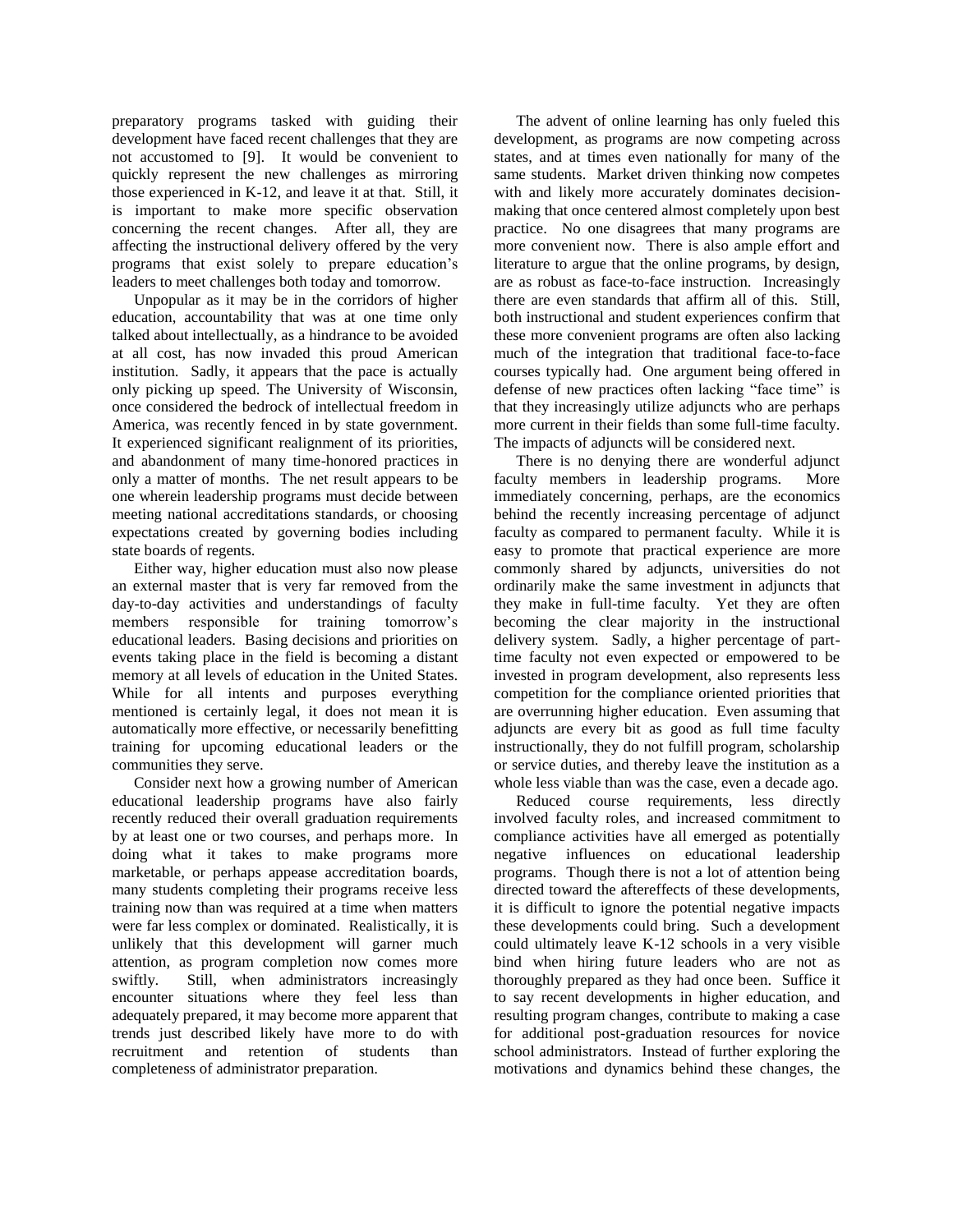focus of this paper next shifts toward investigation of an alternate strategy to combat these concerns.

#### **5. Research Descriptors**

There is a well-established body of scholarship connected to the topic of educational mentoring, though the focus itself is somewhat scattered. Whether the literature is related to supporting novice teachers or focused on providing resources for novice administrators, there are some givens. First, mentoring itself is in no way a new approach that has recently gained popularity. Nor is there a distinct or popular working definition of mentoring that has been widely accepted or utilized across the literature. Mentoring, in some form or fashion, is believed to have been around since the beginning of recorded history. For the most part, the body of scholarship delves into evidence supporting its general application, or else explores a series of variations or nuances that clearly contribute to the breath of overall understanding.

Along with indicators supporting its general use, there is evidence that mentoring for new administrators has broad immediate value, and potentially offers continued benefit as educational leaders are presented with increasingly complex challenges [11]. The literature often advocates for formal agreements, and promotes definitions and training, though again there is also evidence and experience that suggests none of these are actually necessary. Ranging in perceived value from being a good idea to becoming an actual licensing requirement in states like Washington and Kansas, administrator mentoring efforts appear to be increasing. Methods of carrying out this assistance vary, and one strand of research has even started to focus on electronic mentoring, wherein communication technology is used either to enhance, or perhaps even serve as the backbone for rendering the mentoring itself. E-mentoring already has benefits, even if the scholarly attention to this approach is only starting to emerge. Obviously, as the very title of this paper suggests, it was a prominent feature in and secondary focus of this project.

The focus of this project is primarily aimed at documenting the nature of and benefits from an informal mentoring relationship developed between a recent graduate and current faculty member following completion of a master's program in educational leadership. The interaction and outcomes from this arrangement are viewed in comparison to the general literature, as well as with formal mentoring practices that were concurrently experienced by the novice administrator. The manner through which technology assisted with communication serves as a secondary though noteworthy focus. Finally, this paper is certainly conceptual, but also forwards case study insights derived from the actual working experiences of the novice administrator, who successfully completed her first year in administration in Washington during the course of this project.

### **5.1. Data Management**

From a methodological standpoint, it is appropriate to point out here that some of the very barriers that actually inhibited the referenced mentoring efforts, ultimately assisted quite nicely in data collection and management efforts. For the more local interactions, the novice administrator had access to her own calendar, emails, text messages, and notes she took while interacting with her team of mentors. There were also multiple permanent products created and reexamined. As communication with the university mentor was limited by a distance of some 1,000 miles, it was effectively and completely done electronically. With the exception of three Skype sessions to clarify concepts already discussed through other electronic means, and one phone conversation, all communication was carried out either by way of text message or occasional email.

All of the information that pertained to this study was kept and organized for later review and comparison to other artifacts and interactions that took place with formally assigned mentors. Both investigators had access to all of the data, which was useful for augmenting perceptions that had developed as result of extensive interactions which had taken place during the new administrator's first year. As could be expected, with the shift at this point to the case study focus, the voice of this paper will change. This shift is intended to best communicate the rich information obtained through the case study efforts as technical information has largely already been shared.

### **6. New Administrator Mentoring**

Mentoring in and of itself, including for new administrators, is not a new concept. However, when considering the increased complexity of challenges faced by today's novice administrators, along with recent adjustments to their preparation, it has never appeared to be more important than it comes across right now. Mentoring demonstrates all of the benefit recommended by experts focusing on improved continuing professional development [14]. It has outstanding potential value if approached within the framework advanced by Pedersen [12], which takes a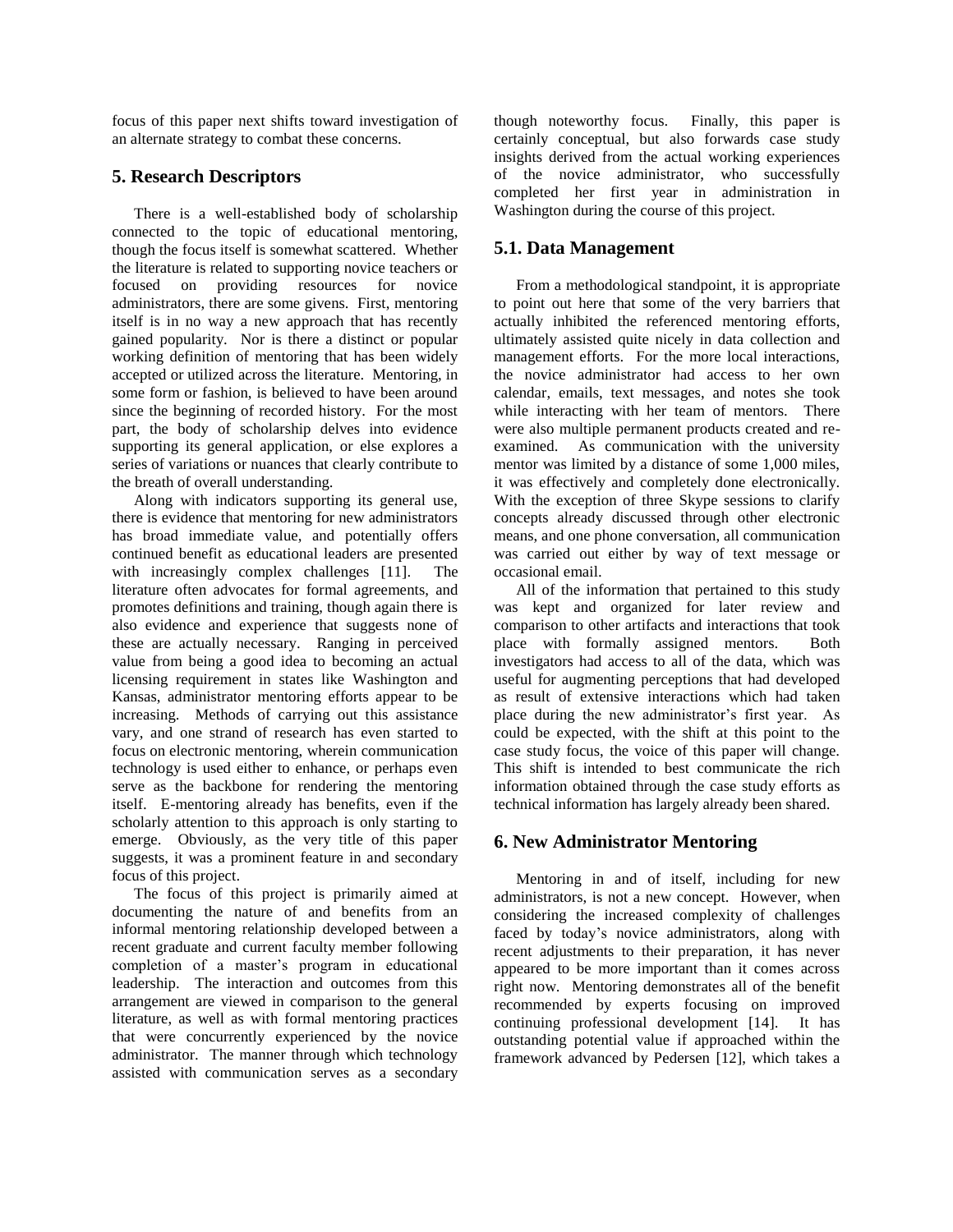more long-term "investment based" holistic pathway to quality continuing professional development.

For purposes of this project, mentoring is considered to be a relationship that is either formally or informally established. It is a relationship where someone with greater administrative experience and insight than the novice, agrees to support that new administrator for an extended period of time. There is more to mentoring than the descriptor just expressed. However, there are typically differences in the specific operationalized contexts enjoyed in various mentoring relationships. So, we have opted to go with a simpler definition, as it appears to cover a wider array of potentially beneficial relationships, most notably including the one described here. For purposes of further discussion on this topic, we will consider new administrator mentoring from the context experienced by a novice school administrator in the state of Washington. The following information is intended to be descriptive, more so than technical, in order to generate rich insights into the benefits of mentoring rather than focusing on terminology.

The contextual framework guiding this work and essentially all concepts being advanced here represent a best-intended response to escalating challenges faced by new administrators. These include but are not limited to continually revised national standards, the growing set of complex realities faced by new administrators, and the fact that many of them are receiving less coursework in their preparation than was the case for their predecessors. The working construct itself, and criteria found here complement concepts espoused by the Association of Washington School Principals (AWSP) [1], and have not come from any level of government, any national council on education, or any university. The construct is viewed to be well conceived, highly beneficial, and able to be replicated successfully across a variety of professional settings. It was tremendously beneficial for the new administrator who is a partner in this research project.

## **7. Formal Mentoring Relationships**

Responding both to the AWSP construct and the personal reality faced by the new administrator, two formal mentoring relationships were initiated by the employing school district. One internal mentoring situation was set up with another elementary principal who works in the same school district. She had been an administrator in the same district for the preceding three years. Another formal mentoring relationship was also created. This one, a bit more unique, was considered to be an "outside" mentoring relationship. It was established with a consultant who worked with

leaders across the district, but was also contracted to provide mentoring services to novice administrators. This mentor has over 20 years of experience as an educator, administrator and consultant. Both mentoring relationships were defined, formally, following the AWSP construct already mentioned. They were for the 2015-2016 academic year, which was the novice administrator's first year as an elementary principal for the Oak Harbor School District in Oak Harbor, Washington.

Re-examining a year of formal AWSP sanctioned mentoring provided both expected and somewhat more involved insights. The internal mentor proved highly insightful and was instrumental in developing an understanding of day-to-day expectations for a building principal. The internal mentor was great at introducing the novice administrator to the system. She knew the politics and the practices in the principal's building role and across the district. Just as importantly and at a deeper level, the internal mentor also offered regular encouragement and support. These worthwhile outcomes were consistent with experiences reported in the literature.

Though also a formally articulated relationship, the external mentor represents a less common arrangement than the internal mentor relationship typically takes on. This role and relationship was defined up front, and the early discussion centered on the novice administrator's building and district-level professional goals. The purpose of this relationship, with the outcome proving highly successful as well, was to articulate areas of growth and plan ways to meet those expectations. This relationship was so valuable to the novice, that she formally requested it continue for an additional year to work in greater depth on updating the vision and mission statements for the school. Finally, and really due to the unique qualities of the person filling the external mentoring role, the novice found opportunity to zero in on very specific matters and even personnel challenges taking place in her building. Both formal supports were highly beneficial, though from the very outset having two resources represented a rather unusual configuration.

## **8. Informal Supports**

It is highly unlikely that there is any setting or circumstance where credible mentoring of some sort would fail to legitimately benefit a new administrator. In smaller more isolated settings, there could be fewer options to draw from, and potentially even greater need due to limitations on resources. To this point, the focus of this paper has been linked to formally defined mentoring supports, including evidence as to why they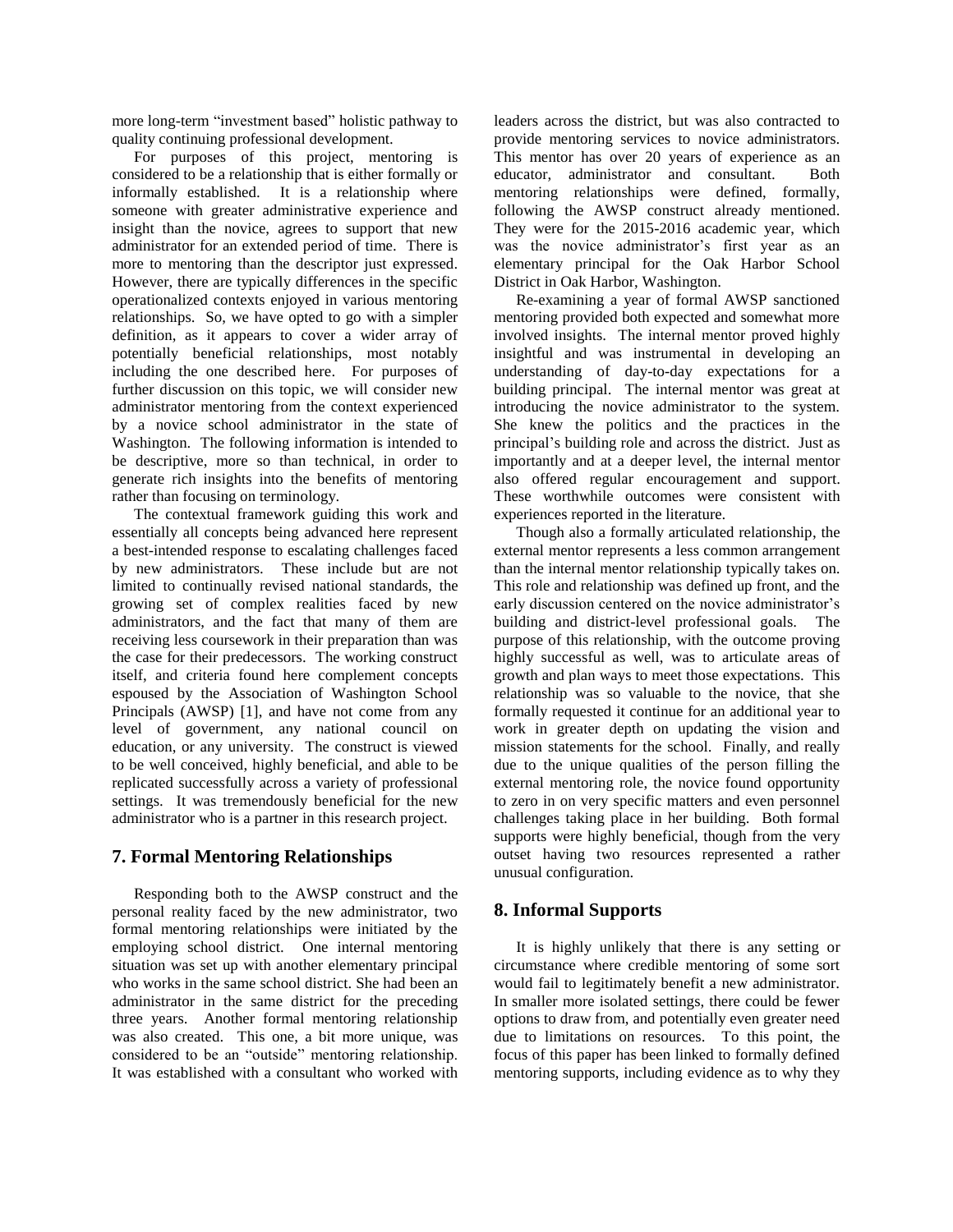appear to be increasingly necessary. During the course of this study, despite the fact that there were two formally arranged mentoring relationships, the novice also reported deriving consistent benefits from supportive professional relationships which were not formally established or defined.

There were multiple instances where working relationships quickly presented the potential to become ongoing supports. These supports are seen as being highly valuable for an assortment of reasons. As administration is a lonely undertaking, it comes as no surprise that worthwhile social outlets were welcomed as result of these contacts. Similarly, whether a coworker or administrative contacts in other organizations, insightful experienced encouragement, along with having available an assortment of trusted sounding boards proved valuable. The benefits were so pronounced, in fact, that the novice administrator did not feel as though she could have succeeded in her first year were she to have been without these informal supports.

### **9. Post-Graduation Faculty Mentoring**

Despite all the incredible formal and friendly informal resources she was afforded, there was still a lingering question that troubled the new administrator. For her it was how she was going to prevent, or at least minimize, losing sight of who she set out to be when she initially committed to begin her training. During the course of her graduate studies, she had gradually become convinced that she needed to conform and fit in if she wanted to succeed. This frame of mind troubled her greatly, as she could feel herself changing in this regard even prior to leaving the classroom. If it was anything she believed set her apart when she started her training, it was her well defined belief system that was integrated into a very personal style of leadership. In her final class, the culminating course on The Principalship, everyone in her cohort consistently commented on immediately seeing people lose track of who they were as an educational leader, as soon as they left the classroom. Even as she transitioned into her first school year, the novice administrator found herself feeling at risk of losing sight of who she set out to be.

Alarmed by experiencing something she described witnessing herself, she was not ready to give up. She did not want to abandon the leader from within she believed guided her to originally pursue her new role in the first place. Her thoughts took her back to her final course, and the online discussions which were so valuable. She could not return to that setting, but instead contacted her former instructor and referenced

a moment where he had offered to help any former student, even long after they had completed his course and their program. That offer was what she referenced when she asked if it would be possible to informally bounce questions and situations off of him as she completed her first year in administration. With nothing more than a friendly commitment expressed on both parts, it was agreed that the mentoring focus for the year would start with staying true to who she had originally set out to be, when she started her program.

With the focus settled, it was necessary to work out communication practicalities. Having 1,000 miles separating them on an everyday basis, it was obvious that electronic communication would be a necessity. Though the emerging literature often comments on the complication and cost inherent in electronic or "ementoring" and views it as an issue that challenges the viability of the approach [8], the solution in this instance was very informal, efficient and highly effective. It was agreed that communication would primarily take place through text messaging. As an option, it was immediate while also nonintrusive, and it was free. When circumstances warranted it, a total of three skype sessions were held, and there was one morning phone call about a special education concern. Emails were used to attach documents, but texting was the norm. While the communication was being settled, it was further agreed that the advice provided would complement the planned formal mentoring instead of competing with it. Outcomes from this mentoring relationship will be considered next, alongside the benefits described from the more formal mentoring efforts.

## **10. Benefits All Around**

This section summarizes the benefits realized through the various mentoring relationships described in this paper. As is suggested by the heading in this subsection, benefits were derived in an ongoing manner both by the novice administrator as well as by the mentor on behalf of the university. In as much as the purpose of mentoring was to benefit the recent graduate, and in as much as there is far more context with which to reflect on the relationship in the K-12 arena, there will be greater focus and discussion on benefits to the novice. When it comes to mentor, and ultimately essentially university benefits, these are relatively unique outcomes that will be addressed upfront. Combined, the results reported here represent an effective alternate pathway for identifying and meeting novice administrator needs that differs from more common priorities and approaches that were described earlier in this paper.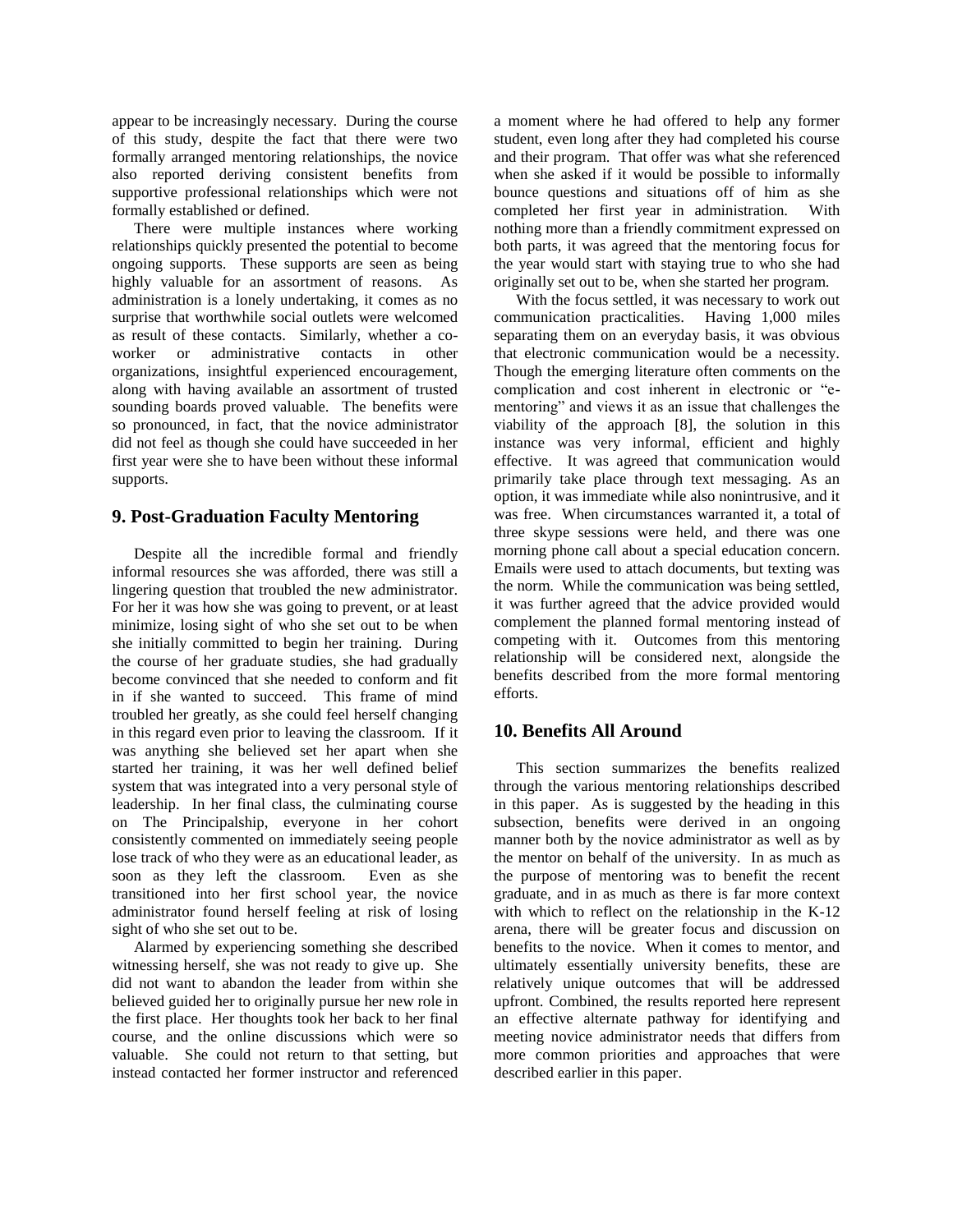The return on investment for both parties was immediate and significant. The beauty of the relationship for the university is that the mentoring described here immediately helped support the new administrator, and the insights being exchanged between mentor and mentee also immediately benefitted current and future graduate students as well. That is because in "real time" the faculty member received at least weekly, and at times daily knowledge of the major issues the new administrator needed help with. There was, then, the opportunity to help her, immediately, and also quickly refine delivery of instruction in a course he teaches three times a year.

There were two key areas of focus that stood out all year long and deserve mention as result. These areas of particularly strong challenge for the new administrator had to do with conflict resolution and complications associated with special education issues. That the administrator needed more assistance with conflict resolution and special education dealings really actually came as no surprise. It was believed by the mentor even while teaching The Principalship course that students would be lacking sufficient exposure to these areas. Though there actually were discussions, activities, presentations and resources provided in the class for these topics, experience and inputs from the field only further strengthened the instructor's resolve to place increased emphasis on these concepts.

From the practitioner side, which was the primary focus of the mentoring relationship, several expected and perhaps even a couple unexpected developments stood out. First and foremost, it need be noted that all of the supportive efforts described within this paper were valued and found to be extremely beneficial by the new administrator. The formal internal mentor provided orientation, a valued sounding board, and advocacy for the new administrator right from the start. The formal external mentor, as mentioned, was in sync not only with planning and goal setting efforts, but also proved to be a personal resource, who was also found to be a strong advocate for the new administrator. Truly these resources, along with colleagues, friends, and family members were all vital contributors to first year success.

The university oriented mentoring was just one piece of the support system for the administrator in this vignette. However, it is perhaps the least common, and likely the most individualized or most "personal." This was due to the fact that she was looking for someone to help guide her overall thinking, and to process challenges along with inputs from others, including her other mentors. Once the year had started, she voiced more than once how she was reliving her graduate training on a daily basis. However, in this

case, she was able to walk through "live" next steps with her professor-mentor.

Special education issues, and conflict were repeated topics being discussed regularly. Understanding some of the hidden complexities of human resources situations also helped the mentee to better appreciate why certain select sensitive matters were not addressed as openly as she might have expected. She practiced preparing for "hard conversations" that she really did at times with either formal mentor, but felt safest pursuing in this relationship. And, as was her intent from the very beginning, this mentoring relationship was the one where she got to build on who she set out to be, and felt safe in questioning how all of that effort to "do it her way" was turning out.

The perspective she was afforded was necessary, as in her words, it is particularly isolating to lead an elementary building where there are no assistants at an administrative level to integrate into a team. In this more isolated world, as she pointed out more than once, case studies from classes were not enough to draw on. It was so much better to be able to bounce her thoughts off a trusted advisor who had experience, expertise, understood her, and as it happened demonstrated an approach to leadership that was very much in sync with who she had always set out to be.

As she said herself, sometimes it felt like she was going through her Principalship class all over again. Having similar discussions to those that took place in class were both timely and very refreshing for her. Now, of course, the issues were real, they were hers, and they were far more complicated than the scenarios that were originally discussed with classmates. This "just in time" style of mentoring provided her an opportunity to continue to grow by learning how to think, how to focus, and how to approach issues now and down the road. It was no more significant to success in her first year than any of the other training or resources. It was, however, a bit more customized and as mentioned, and helped her to integrate other lessons from other interactions as much as it was a focus of its own.

#### **11. Conclusion**

This project resulted from an unplanned, informal and highly customized mentoring arrangement that has just been described. It represents a cooperative "extended" effort established to help initially address remaining immediate needs for a newly trained and hired principal. It bears repeating that the novice administrator was a highly-regarded educator and graduate. She had valuable "onsite" support through formal resources and informal interactions. The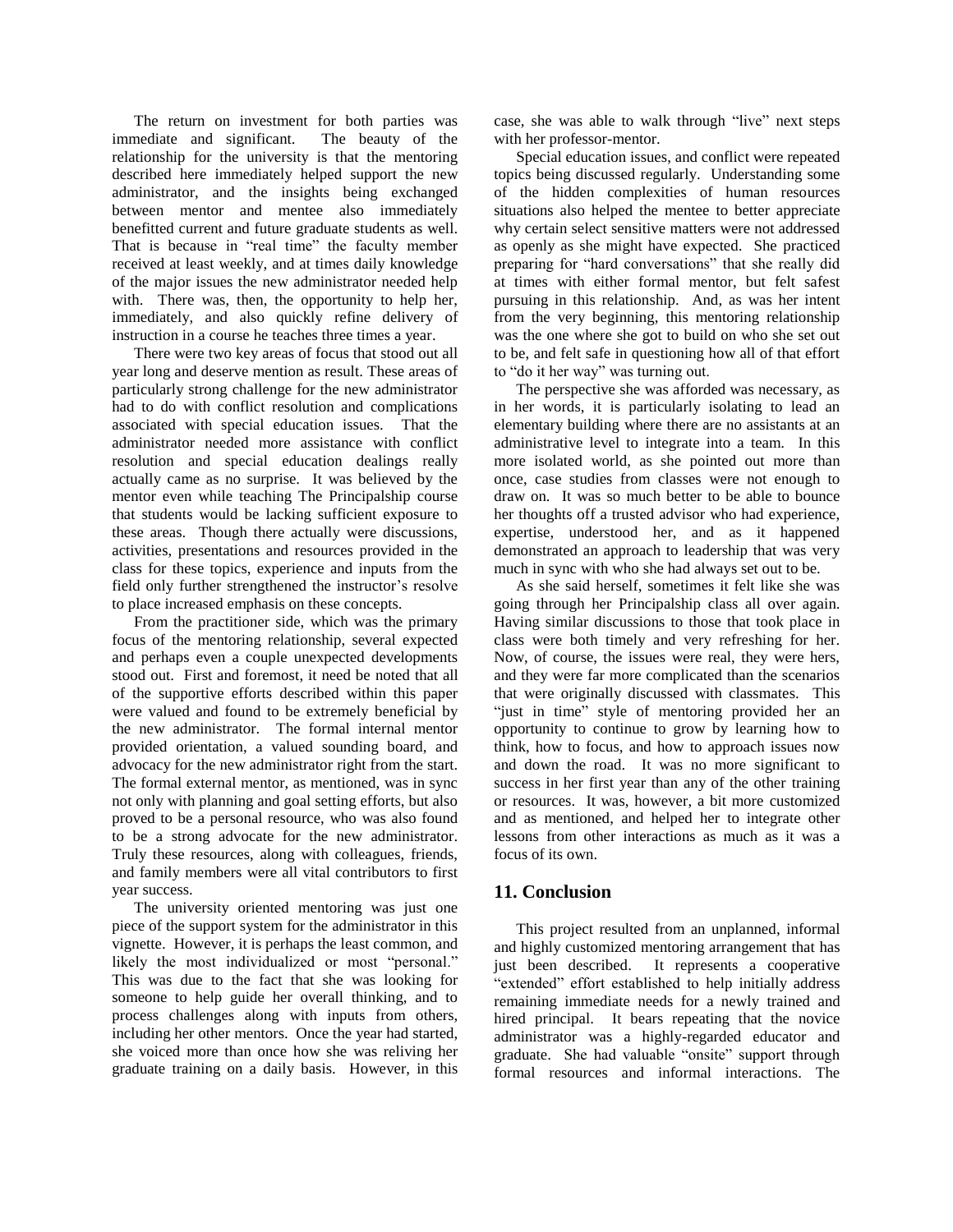perceived need to initiate the university mentoring relationship in no way diminishes the value of these resources. Rather, this story has at least as much to do with the educator's desire to stay true to who she originally set out to be as a leader. She recognized a "drift" away from her core leadership dispositions as she was completing her training, sought support to bring her back in line with original beliefs, and additionally sought to address perceived gaps in her formal graduate program training.

There were multiple factors that contributed to the just mentioned "drift." Looking ahead to complex and stressful daily demands, and becoming more aware of an increasingly dominated educational climate all lead the future leader to question whether she had to change who she was, just to compete for a job. Then she recalled conversations with classmates, where it was agreed that no one wants genuine, credible leadership more than the teaching staff. Where the group commented that they consistently saw a change away from this desired leadership, while watching most new administrators transition into their role. In short time, she realized she would be far more successful staying true to her leadership beliefs and practices. It was at that point she solicited the added assistance she thought she needed to help her succeed as the type of credible leader fellow educators were clearly looking for.

In many ways, the relationship described here likely returns us to an earlier time when face-to-face interactions, ahead of online learning, allowed for much more direct communication between parties. There was also once considerably more investment and guidance from faculty member to student as full-time faculty were then more the norm. The resulting distance from "distance learning" that is taking place today, contributes to making the relationship just describe unique in today's educational arena. In any case, it was viewed to be a "win-win" undertaking as the "just in time" communication benefitted both parties.

At this point, focused insights are being offered as opposed to listing specific recommendations. As another graduate student [10] reminded the authors, not every professor would have the background or inclination to render this assistance. Nor would every leader be open to all of the feedback this recent graduate worked with. On top of this, it is not practical to expect what took place here to become the latest "standard" written into some accountability piece for K-12 or higher education. Therefore, focused "insights" are offered as opposed to "recommendations."

Clearly, mentoring is valuable. That conclusion was established long before this project even began.

Mentoring and related supports can be valuable when they are formally defined, and even if they are more informally conceived. The findings from this project confirm that, and suggest there are instances when having multiple mentors along with informal supports could be of tremendous value.

The focus of mentoring could support a variety, and combination of needs. Acclimation, or learning the ropes, are the most widely understood and talked about examples. Augmenting skills and developing insights concerning complex challenges that may not have been sufficiently mastered in graduate school are additional possible outcomes realized through this project. Having a coach, advocate, or champion to help a novice stay true to their values and original intentions is another consideration, and was an original concept that motivated this undertaking. Helping to model and reinforce "thinking out-of-the-box" as a means of problem solving is yet another desirable outcome that was realized through this project.

Every mentoring relationship is different. In this instance, the mentor is a former superintendent, who has human resources, special education, as well as extensive legal background, having served also as a director of special education and a school psychologist. He pretty much had the makeup the mentee was looking for to support her continued growth. Rather than recommending new expectations based on this one experience, the story is meant to show what is at least possible, and certainly acknowledge that a "good fit" is certainly a significant ingredient for success.

Assuming distance education continues to take over higher education programs, and as training struggles to keep up with demands, university provided mentoring could prove to be even more valuable in the future. The best person to serve as mentor might be found in the full-time faculty, or perhaps among the ranks of adjuncts practicing in the field. But results support that notion that continued collaboration with a faculty member was highly beneficial. It was an experience that seemed worthy of sharing as it worked so well, even up to and including the "no cost" texting option for communication. Not intended to be represented as a blanket solution, rather it is an option that a new administrator sought out, feels she benefitted from tremendously, and wanted to share with others.

### **12. References**

[1] Association of Washington School Principals, (2016). Mentoring framework. http://www.awsp.org/resources/ [Framework](http://www.awsp.org/resources/FrameworkCriteria) Criteria. (Access Date: 15 September, 2016)